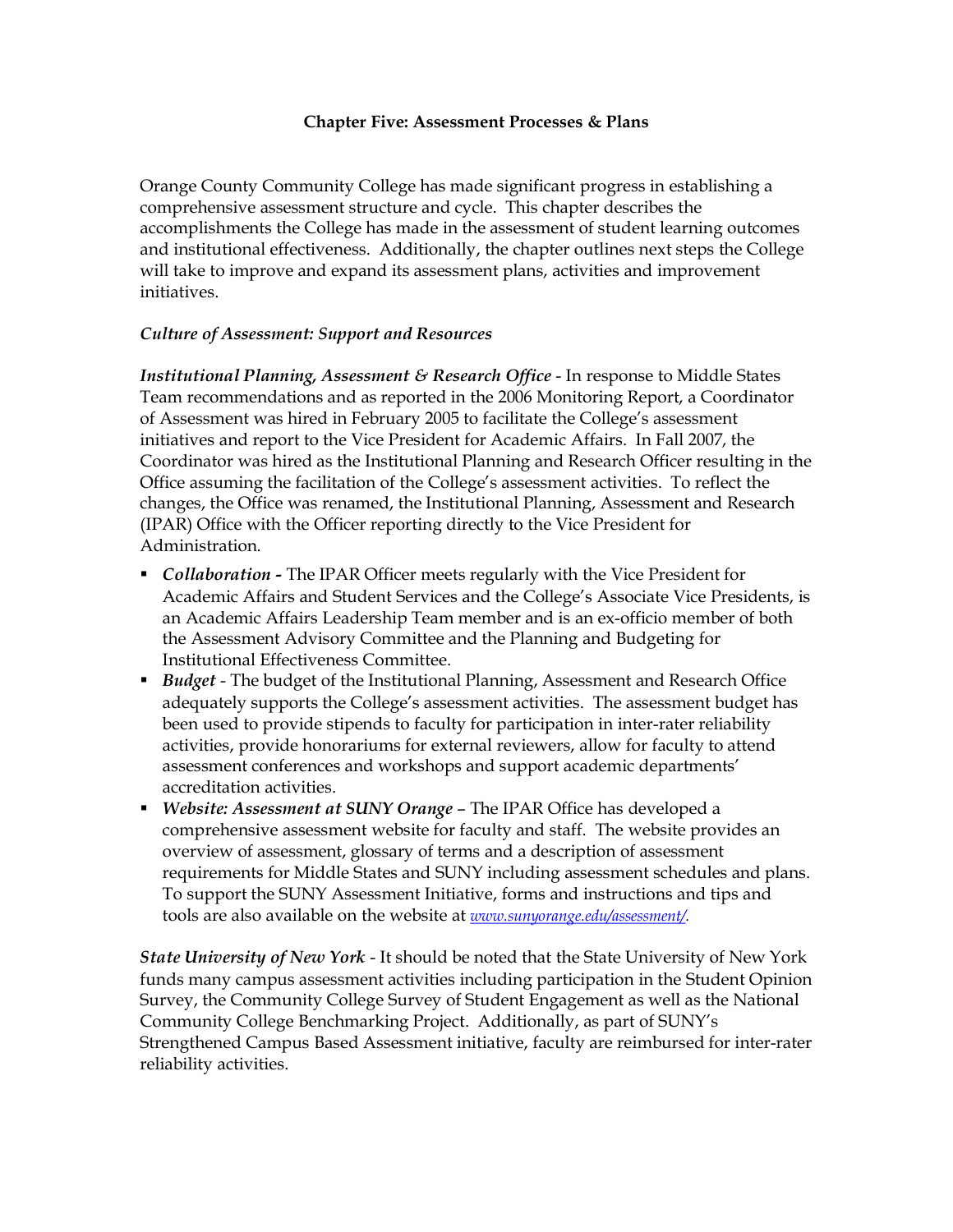*Assessment Advisory Committee* – The Assessment Advisory Committee is the College's standing governance committee that supports the implementation of assessment initiatives college-wide. The Committee, representing both faculty and staff, collaborates with the IPAR Officer to create and maintain a culture of assessment. Recent accomplishments of the Assessment Advisory Committee include:

- **•** Developed instrument to assess prioritized initiatives in collaboration with the Planning and Budgeting for Institutional Effectiveness Committee
- **Planned and implemented General Education assessment of Critical Thinking in** Spring 2008 and Information Management in Spring 2009
- Developed in collaboration with English and Mathematics Departments the Strengthened Campus Based Assessment plans for Written Communication and **Mathematics**
- **•** Disseminated and utilized results of Critical Thinking assessment by presenting findings at Assembly, facilitating workshops through Center for Teaching and Learning for faculty and recommending to College that critical thinking skills be infused across the curriculum
- **Reviewing and recommending contents on Assessment at SUNY Orange website**
- **Attended several workshops on student learning outcome assessment in region**
- **Reviewed Online Student Course Evaluation instrument and process and forwarded** recommendations for modifications to Executive Committee

Since the decennial visit, the College has experienced a remarkable but difficult to measure shift in the *culture of assessment*. Much effort has been taken to educate the campus on the benefits of assessment, manageable assessment methods as well as the importance of utilizing assessment findings for improvement efforts. Understanding the benefits of assessments has resulted in an increase in college-wide assessment activities. Recent assessment activities include:

- **Information Technology needs survey conducted in collaboration with IT** Governance Committee, Human Resources and IPAR Office in order to identify equipment, software and training needs of faculty and staff
- **Marketing Survey of students' media habits conducted by Marketing Department;** findings used to enhance student information on College webpage
- **Employee Survey on Workplace Violence and Hazard Assessment administered by** Human Resources Office in partnership with the Emergency Management Team; findings used in development of Emergency Management Plan
- **Survey of assessment plans, methods and use of findings administered by IPAR** Office to collect updated information from academic departments. Appendix Q is a chart highlighting academic assessment methods used and modifications made by academic departments
- Online college-wide Student Course Evaluations administered every semester to all students in all credit courses
- **Alumni, graduate and employer surveys administered in Health Professions Division** and Accounting, Business and Office Technologies department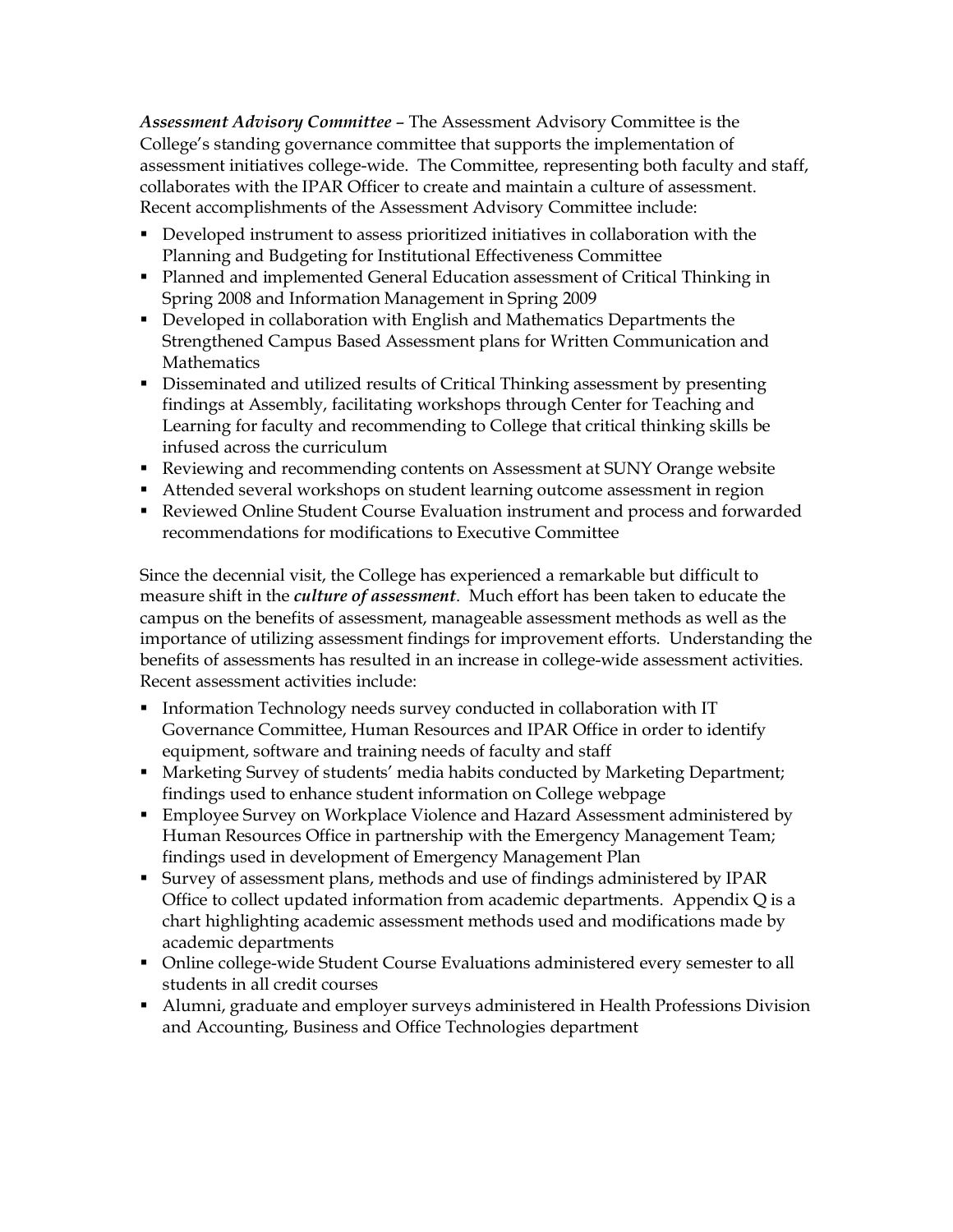Assessment activities have become integral to the operations of every College area. Collecting information consistently and comprehensively has provided the College the evidence to make effective and efficient decisions.

## *Student Learning Outcomes Assessment & SUNY Assessment Initiative*

The State University of New York Assessment Initiative began in Fall 1999 when Provost [Salins] established an Advisory Task Force on the Assessment of Student Learning Outcomes to develop a process to assess student learning outcomes in both General Education and in academic programs. The SUNY Assessment Initiative has three components:

- 1. Assessment of *student learning outcomes in the Major* every 57 years or on a specialized accreditation schedule
- 2. Assessment of *student learning outcomes in the 12 General Education areas* every 3 years
	- o Written Communication, Mathematics and Critical Thinking are part of SUNY's Strengthened Campus-Based Assessment Initiative which requires these areas to be assessed using externally referenced measures.
- 3. Assessment of *student engagement* in academic activities every three years in order to provide context for learning outcomes. The Community College Survey of Student Engagement will be administered by all community colleges in Spring 2009.

Orange County Community College effectively implements the SUNY Assessment Initiative. More information about the SUNY Assessment Initiative can be accessed at *www.suny.edu/provost/Assessmentinit.cfm*. Below is a brief summary of the progress the College has made in implementing the assessment initiative.

## *Assessment of Student Learning Outcomes in the Major*

The College's academic programs conduct a comprehensive program review including assessing the student learning outcomes in the major every 5 to 7 years. The assessment schedule for each academic division is included in Appendix I as well as online at *www.sunyorange.edu/assessmentapa/schedule.shtml.* An external review of each program is a required component of the assessment initiative. External reviewers provide programs an independent and objective evaluation of strengths and weaknesses as well as recommendations for improvement. The accreditation responsibilities of programs are sufficient to meet SUNY's assessment requirements since accreditation standards are generally more rigorous. Appendix P summarizes the College's recent accreditation activity and award.

Additional assessment components of the comprehensive program review include, aligning student learning outcomes of courses with programs as well as to college goals through curriculum mapping, collecting and analyzing course, student and faculty data as well as addressing the Academic Master Plan themes of technology, curriculum change, professional development, collaboration and partnerships and student services. A ranking of currently used assessment methods is included in Appendix O.

As part of the assessment process, programs are required to review previous assessment findings and document what resulting changes were made. The annual Progress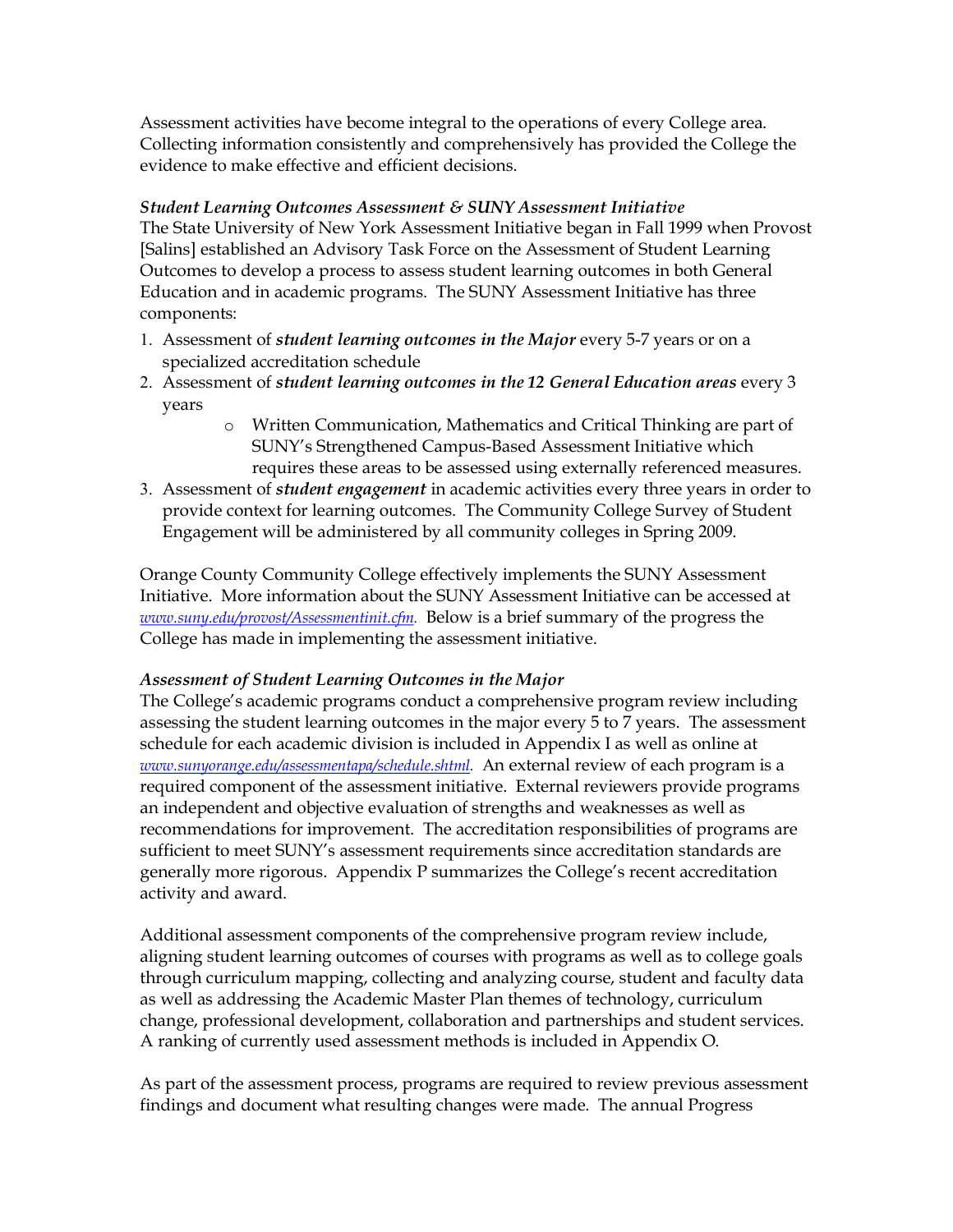Reports submitted to the VPAA document assessment activities, findings and improvement efforts. Progress Reports for the past three academic years can be viewed at *www.sunyorange.edu/academic\_af airs/annualreports.shtml*. The SUNY Assessment Initiative requires programs to complete and submit a Summary Report highlighting changes made as a result of assessment activities. The template of the Summary Report for the Assessment of Student Learning Outcomes in the Major is included in Appendix R. It can also be accessed online at *www.sunyorange.edu/assessmentapa/forms.shtml.* As requested by Middle States in response to the Monitoring Reports, a summary of modifications and improvements made by academic departments as a result of assessment findings is included in Appendix Q.

## *Assessment of Student Learning Outcomes in General Education*

An assessment plan for each General Education area was developed and submitted to SUNY's General Education Assessment Review (GEAR) Group for review and approval. The plans were collaboratively developed between academic departments and the College's former General Education Committee. Preceding each assessment cycle, assessment plans are reviewed and revised if necessary. Current General Education plans can be accessed at *www.sunyorange.edu/assessmentgea/plansresults.shtml*.

Every three years, the General Education Assessment Review (GEAR) Group reviews the campuses' assessment plans to ensure that all standards continue to be met. In Spring 2008, the College submitted to GEAR its Triennial General Education Report which documented changes to the assessment plans as well as a summary of the improvement initiatives resulting from the utilization of assessment findings. The summary of "closing the loop" activities for each General Education area is included in Appendix M. As part of the Assessment Initiative, a Summary Report for the assessment of student learning outcomes in General Education is also submitted to SUNY. A template of the Summary Report is included in Appendix L and is available at *www.sunyorange.edu/assessmentgea/forms.shtml*.

In 2004, SUNY introduced the Strengthened Campus Based Assessment Initiative which established more rigorous assessment requirements in Mathematics, Written Communication and Critical Thinking. The SCBA initiative also requires community colleges to administer the Community College Survey of Student Engagement (CCSSE). Orange County Community College's SCBA plans, collaboratively developed between the English and Mathematics Department, the Assessment Advisory Committee and the IPAR Office, were approved by the General Education Assessment Review Group. Each assessment utilizes a standardized rubric developed by discipline panels of SUNY faculty. Assessment plans and rubrics for each SCBA area are available at *www.sunyorange.edu/assessmentgea/strengthen.shtml*.

- Mathematics was first assessed in Spring 2006 and will be completing its second assessment cycle in Spring 2009
- **Written Communication was assessed in Spring 2007 and is scheduled to be assessed** in Spring 2010
- ß Critical Thinking was assessed in Spring 2008. The Assessment Advisory Committee and the IPAR Office are working to disseminate results and develop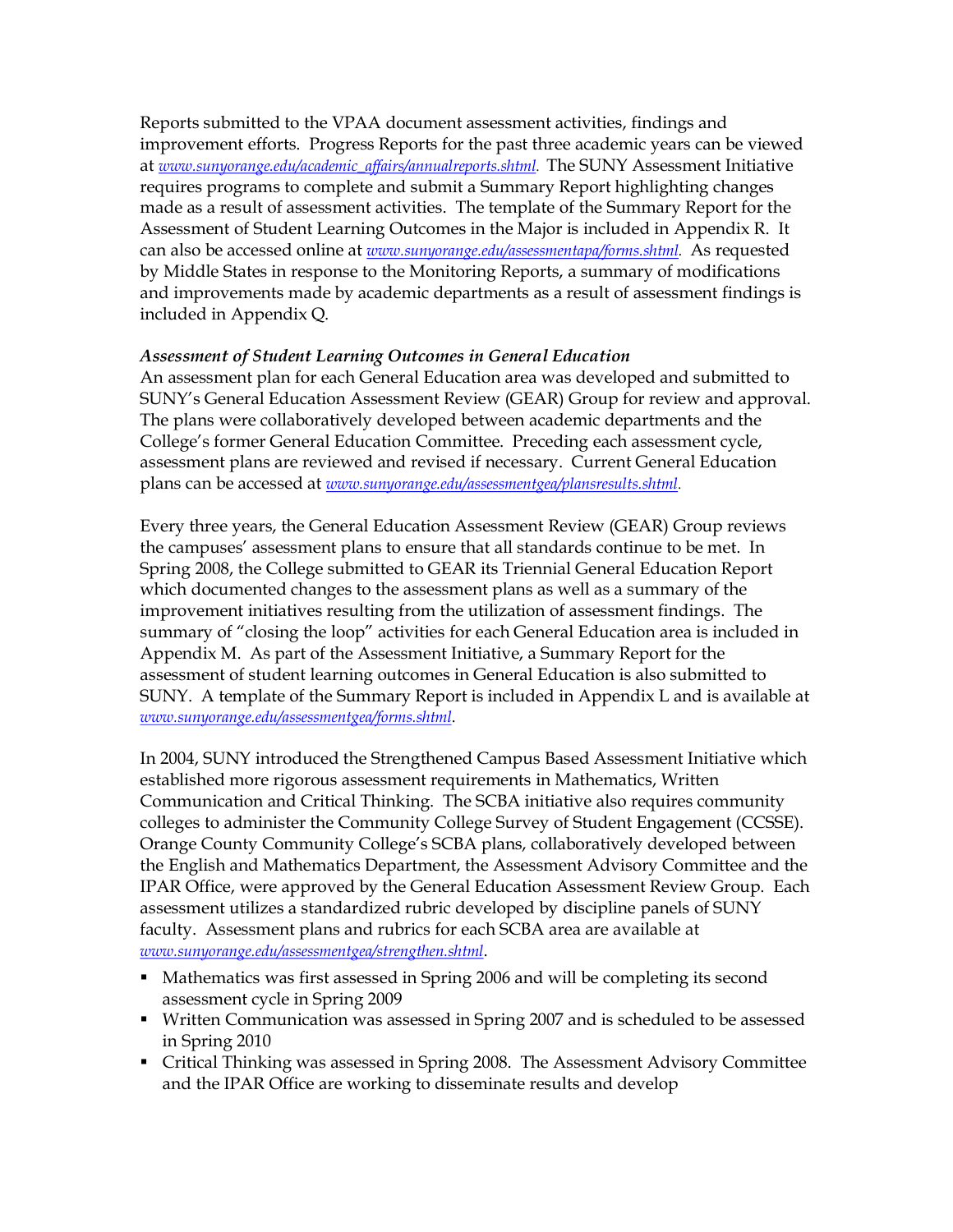recommendations for the College including infusing critical thinking skills across the curriculum.

#### *Institutional Assessment*

Institutional assessment activities are conducted in order to determine if the College is accomplishing its mission and goals. Being that student learning is at the core of the College's mission, Academic Affairs has led the College in establishing a comprehensive plan and process to assess student learning outcomes. The College has made significant progress in assessing course, program and General Education student learning outcomes. Additionally, much progress has been in utilizing the assessment results to maintain academic excellence by improving teaching and learning.

Each academic department is required to submit an Annual Academic Master Plan Progress Report to the Vice President for Academic Affairs at the end of each academic year. Accomplishments and next steps for each of the five Academic Master Plan themes are described in the report as well as the past academic year's assessment activities. Department Chairs articulate what changes have been made and/or what changes are being planned as a result of any assessment findings. The annual Progress Reports, therefore, serve as a continuous feedback loop. Annual progress reports are available for the past three academic years, 2005-2006, 2006-2007, 2007-2008, with the 20082009 report due June 2009 at *www.sunyorange.edu/academic\_af airs/annualreports.shtml.*

The Offices of Administration, Institutional Advancement and Student Services consistently develop and implement assessment activities to measure progress in achieving the strategic priorities and the goals and objectives of the supporting master plans. These activities generally include methods to monitor and measure productivity, adherence to timelines and processes, responsiveness to requests, accomplishments of unit goals and satisfaction with services and programs. Apart from Academic Affairs, however, there has not been a standardized approach to developing assessment plans, documenting findings and communicating initiatives for improvement. As recommended by the IPAR Office and the Assessment Advisory Committee, the College's Administration, Student Services, and Advancement Offices will:

- **EXECTE 1** Develop *annual Progress Reports*. The reports will include a summary of each area's assessment activities, findings and improvement initiatives. The annual reports will document the progress made in accomplishing the College's goals and strategic priorities.
- **Form an** *Institutional Assessment Group* of representatives from the College's administrative areas. The Institutional Assessment Group in collaboration with the Assessment Advisory Committee, the PBIE Committee and IPAR Office will work to:
	- Finalize College's Institutional Assessment Plan. The plan will guide the College in developing institutional assessment activities to best measure the effectiveness of the College in meeting its mission and goals. The information collected will assist the College in identifying needed improvement areas to maintain excellence in programming and services. It will serve as a guide for analysis, decision making and allocation of resources.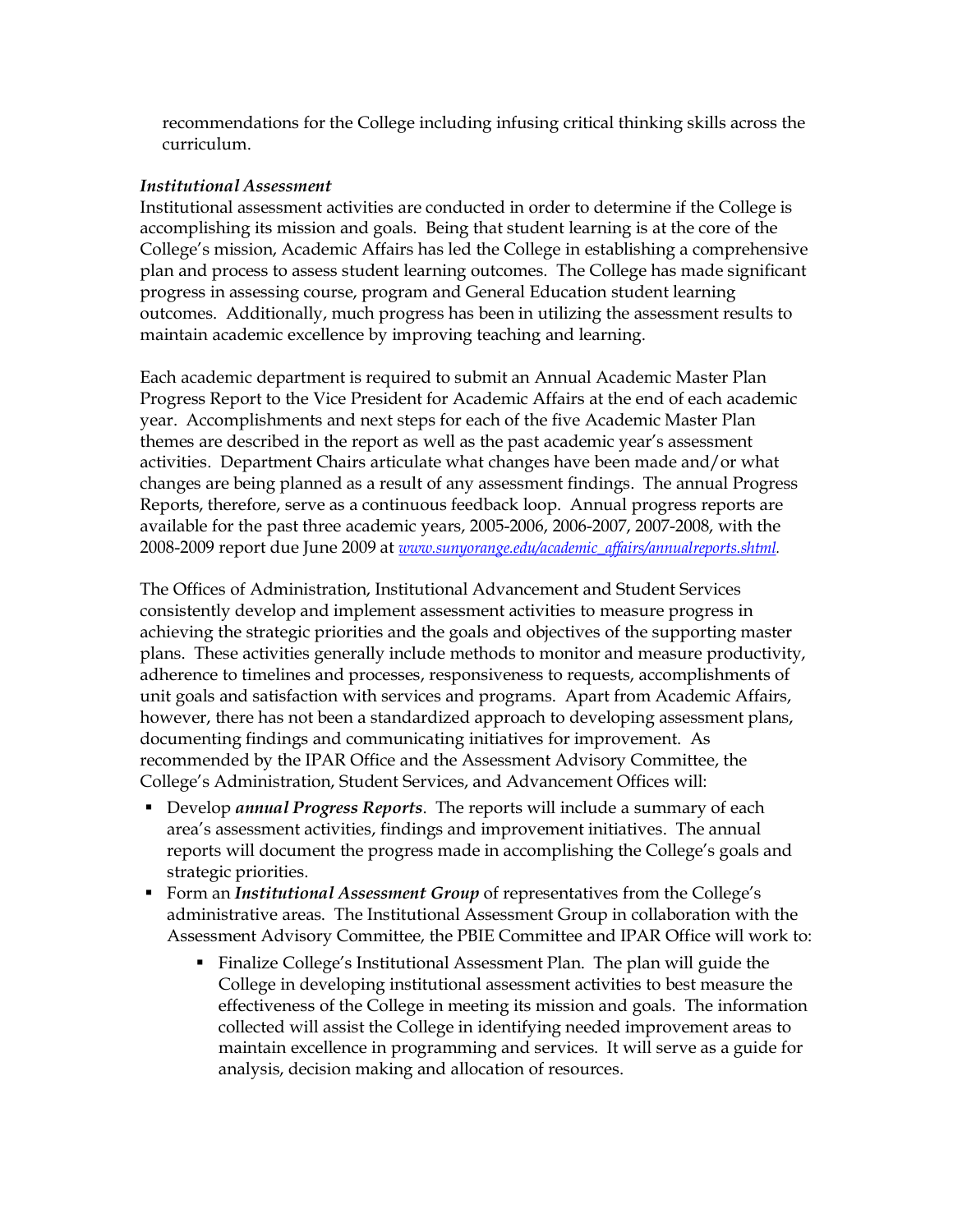- **Example 1** Establish schedule for Institutional Planning and Assessment; a draft of the schedule is included in Appendix S
- Collaborate with PBIE Committee to modify PIP system including, adding assessment fields to collect information on assessment measures, results, improvement initiatives, etc.
- **Incorporate indicators of effectiveness and appropriate measures into** respective master plans
- **Develop standardized Annual Progress Report format that will document** assessment plans, methods, findings and next steps for each College area
- **Develop Institutional Effectiveness Report in collaboration with IPAR Office** and Report Writing Task Force by which data collected on core indicators will be compiled and published to demonstrate and determine institutional effectiveness
- **Implement Institutional Effectiveness Cycle [Figure 8] and ensure each** College area develops and implements plans, assesses goals and objectives, utilizes findings to modify and improve programs and services and inform planning and budgeting decisions

*Figure 8 Orange County Community College's Cycle of Institutional Effectiveness*

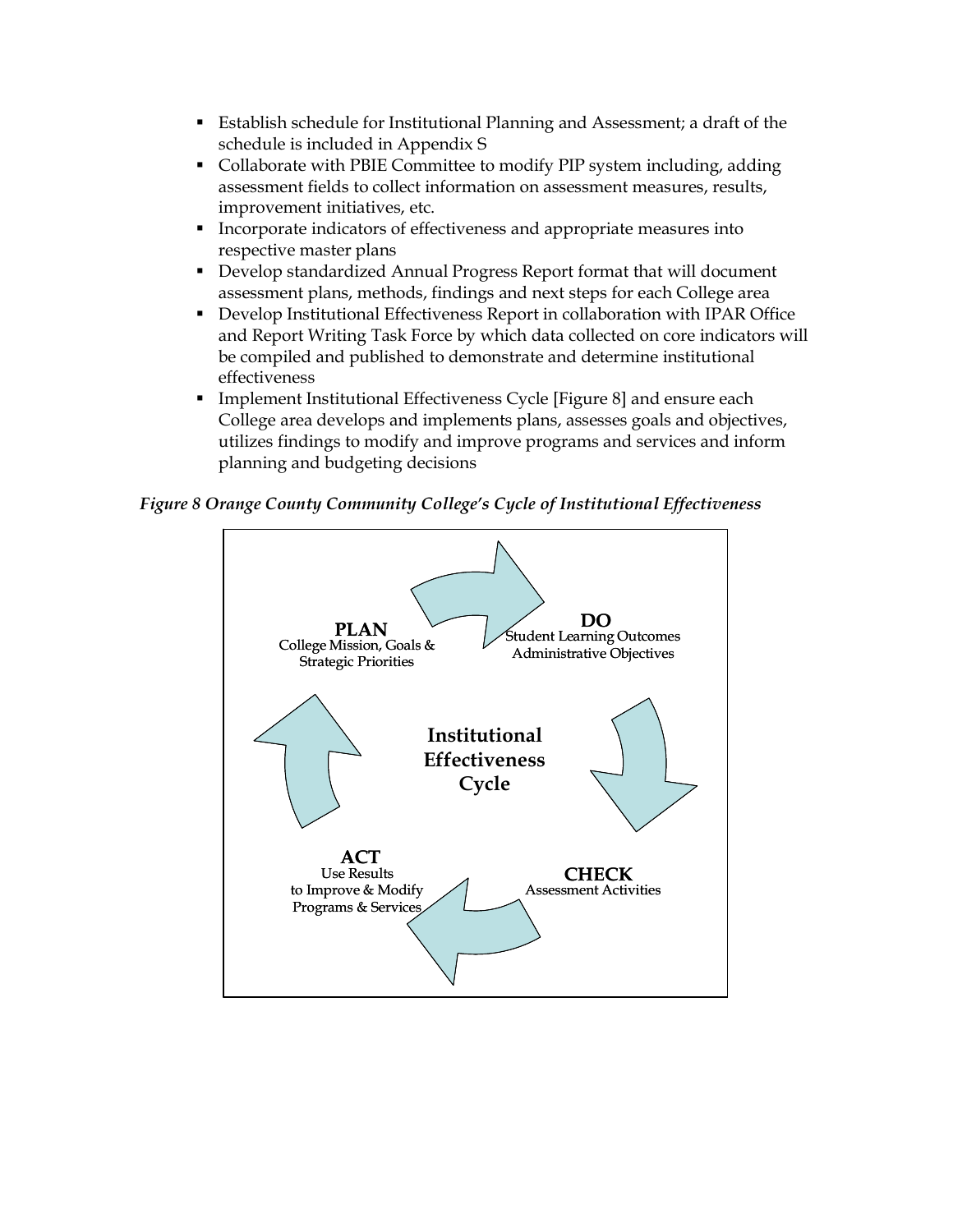## *Indicators of Institutional Effectiveness*

After reviewing the American Association of Community College's (AACC) publication, "Core Indicators of Effectiveness for Community Colleges," the College's ad hoc Key Performance Indicators Task Force recommended incorporating the core areas and indicators into the College's Institutional Assessment Plan as well as the supporting master plans. Indicator data will be collected and reported annually within the Progress Reports as well as in the Institutional Effectiveness Report. The Report Writing Task Force will work with the Institutional Assessment Group and the IPAR Office to identify sources of needed data and create reports.

The College, as previously noted, is becoming more data driven resulting from increased accessibility of Banner information through ODS reports as well as findings from assessment activities. The College will continue to obtain and utilize accurate and appropriate data to increase its ability to measure accomplishments and demonstrate accountability.

The table below outlines the core areas, indicators and the supporting data to be collected and analyzed to determine the College's institutional effectiveness.

| <b>Core Area</b>            | <b>Core Indicator</b>                                                                                                               | <b>Supporting Data</b>                                                                                                                                                                                                                                                    |
|-----------------------------|-------------------------------------------------------------------------------------------------------------------------------------|---------------------------------------------------------------------------------------------------------------------------------------------------------------------------------------------------------------------------------------------------------------------------|
| Academic<br><b>Success</b>  | Goal attainment<br>٠<br>Overall completion rates<br>п<br>Student persistence<br>Ξ<br>Degree/ program completion<br>п<br>rates       | <b>Student Opinion Survey</b><br>CCSSE (Spring 2009)<br>٠<br><b>SUNY Educational Goal (SIRIS)</b><br>ODS Reports - cohort, GPA<br>٠<br>SUNY Data warehouse - graduation rates<br>٠<br>SUNY Assessment of SLO in academic<br>programs<br><b>Student Course Evaluations</b> |
| <b>Transfer</b>             | Successful transfer<br>٠<br>Rate & number of transfers<br>п<br>Success at transfer institution<br>(GPA, persistence & completion)   | Student record data from transfer<br>institution<br>Transcript request data<br>٠<br>SUNY Data warehouse - 1 Year<br>Persistence<br>National Student Clearinghouse                                                                                                         |
| <b>General</b><br>Education | Successful GE completion<br>٠<br>Demonstration of CT, IM &<br>п<br>communication skills                                             | ODS report<br>٠<br>SUNY Assessment of SLO in General<br>٠<br>Education                                                                                                                                                                                                    |
| Developmental<br>Education  | Successful subsequent related<br>٠<br>course work<br>Improved progress & retention<br>٠<br>of DE students                           | ODS Reports (data elements such as<br>$\blacksquare$<br>placement assessment scores, course<br>grades, developmental course history, etc.)<br>Developmental Review Board data<br>٠<br>Learning Communities data<br>$\blacksquare$                                         |
| Workforce<br>Development    | Degree and certificate<br>Ξ<br>completion<br>Job placement rate<br>п<br>Employer feedback<br>п<br>Licensure/Certification pass<br>п | Employer surveys administered by<br>department<br>ODS reports - cohort<br>٠<br>SUNY Assessment of SLO in Program<br>٠<br>Accreditation reviews/studies<br>٠                                                                                                               |

*Table 2 Orange County Community College's Core Areas & Indicators of Institutional Effectiveness & Supporting Data*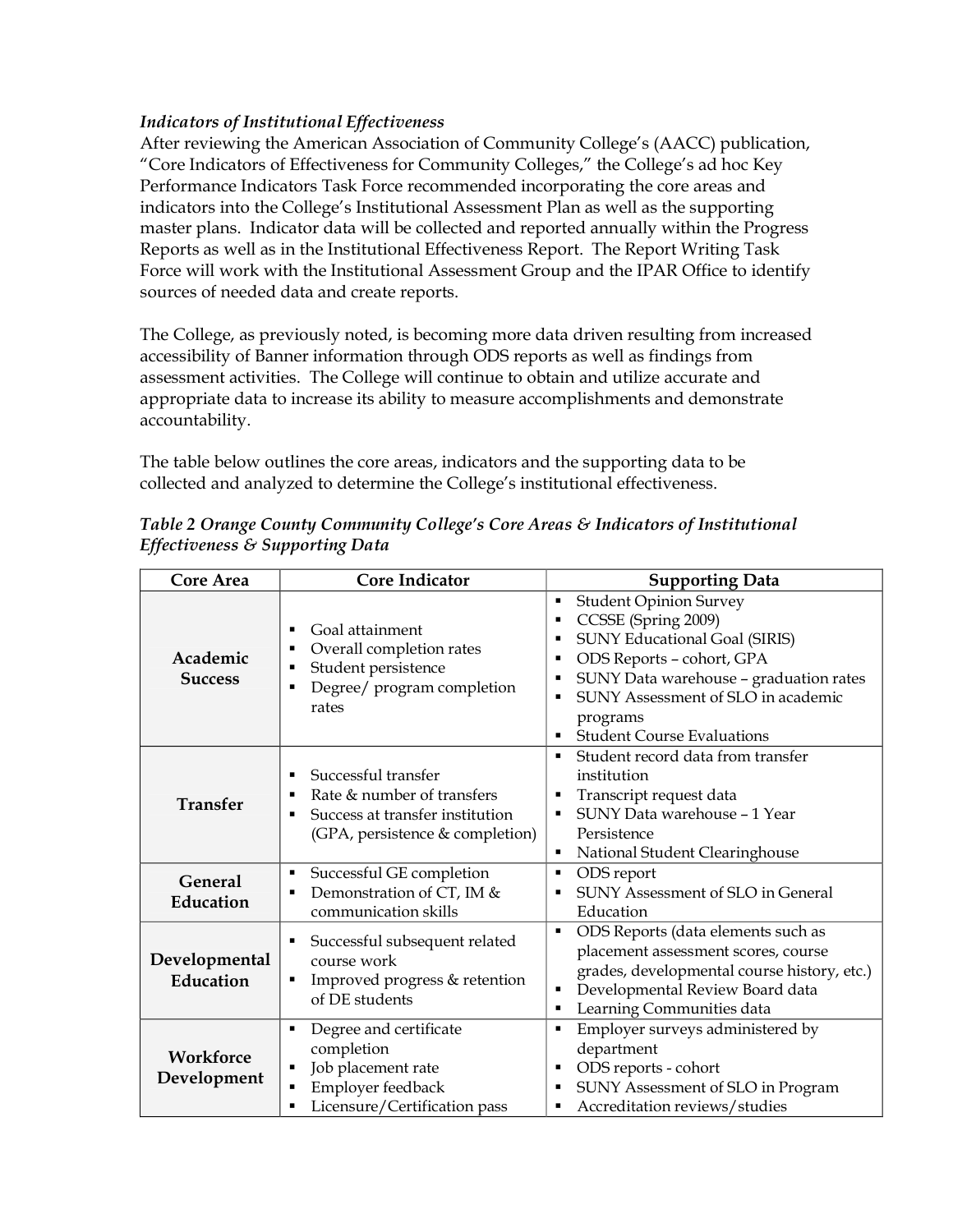|                 | rates                                            | <b>Student Course Evaluations</b><br>٠           |
|-----------------|--------------------------------------------------|--------------------------------------------------|
|                 |                                                  | Data from state licensing and certification<br>٠ |
|                 |                                                  | bodies collected by Department                   |
|                 |                                                  | Student needs assessment/surveys                 |
| <b>Student</b>  | $\blacksquare$ Student satisfaction with student | <b>Student Opinion Survey</b><br>Е               |
| <b>Services</b> | services and resources                           | Community College Survey of Student<br>Е         |
|                 |                                                  | Engagement (CSSE)                                |
|                 | Satisfaction with courses and                    |                                                  |
| Outreach        | workshops                                        | Community needs surveys<br>п                     |
|                 | Responsiveness to need<br>٠                      | Satisfaction surveys<br>п                        |
|                 | Community participation rate                     |                                                  |

# *Assessment Accomplishments & Next Steps*

Below is a summary of some of the many assessment *accomplishments* that the College has implemented since its decennial accreditation visit:

- Reviewed and revised student learning outcomes for every College course and program
- Completed third cycle of SUNY's assessment of student learning outcomes in General Education
- **Exercise 2** Created and implemented General Education and Academic Program Review Schedule (The schedules are included in Appendix I and J, respectively.)
- Revised existing and created new courses and programs as a result of assessment findings
- Created assessment web presence at *www.sunyorange.edu/assessment/*
- **Formed an ad hoc Key Performance Indicators task force to identify core areas of** institutional effectiveness, corresponding indicators and supporting data sources to be embedded in Strategic Plan and supporting Master Plans
- **Administered online student course evaluations for every course each semester**
- Completed successful accreditation self-studies and visits (Appendix P)
- **Administered student satisfaction and engagement surveys including SUNY Student** Opinion Survey, Spring 2006 and Community College Survey of Student Engagement (CCSSE), Spring 2009
- **Participate annually in National Community College Benchmarking Project (NCCBP)**
- **Increased use of rubrics and embedded assessment methods across curriculum**
- **Submitted SUNY's Mission Review II to ensure compliance with SUNY's mandates** and initiatives, including SUNY Assessment Initiative. The Mission Review II can be accessed at *www.sunyorange.edu/president/docs/Orange\_fully\_executed\_MOU.pdf*
- **Formed Institutional Assessment Group to finalize Institutional Assessment Plan and** Institutional Effectiveness Report
- **•** Developed and implemented assessment instrument and process to measure effectiveness of PIP system and prioritized initiatives
- Reviewed College's Strategic Plan 2005-2010; developing Strategic Plan 2009-2014
- **Documented accomplishments of academic programs and departments in Annual** Academic Master Plan Progress Reports